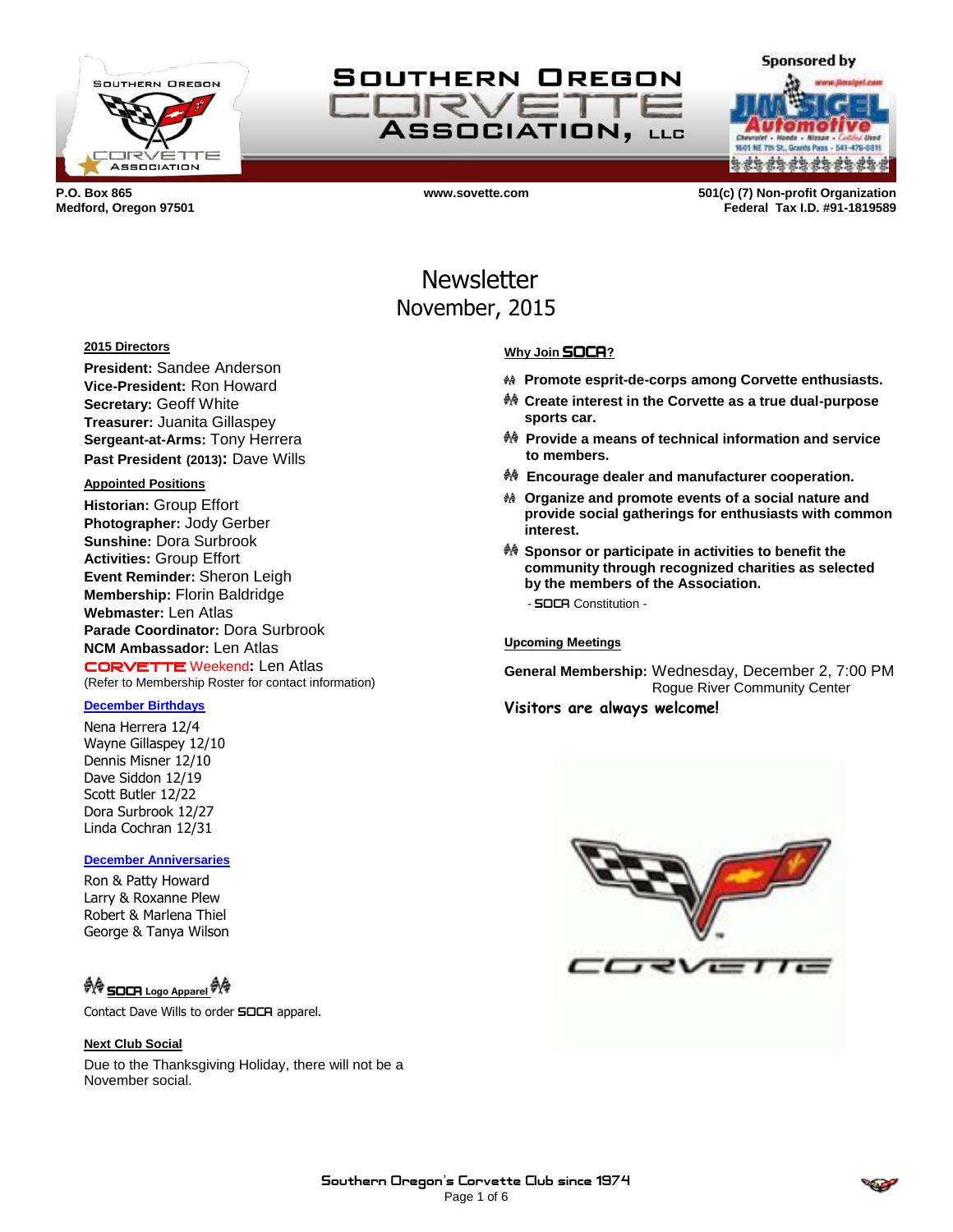# Events & Activities

**November 21** – Due to the holiday there will be no November social.

**December 2** – SOCA General Membership Meeting, 7:00 P.M., Rogue River Community Center, Rogue River.

**December 12** – SOCA Christmas Party, Mac's Diner, Shady Cove. Details to be determined.

For additional events, information and links, go to the S.O.C.A. website Events Page <http://www.sovette.com/default.asp?pg=activities>

$$
\mathcal{L}(\mathcal{L})
$$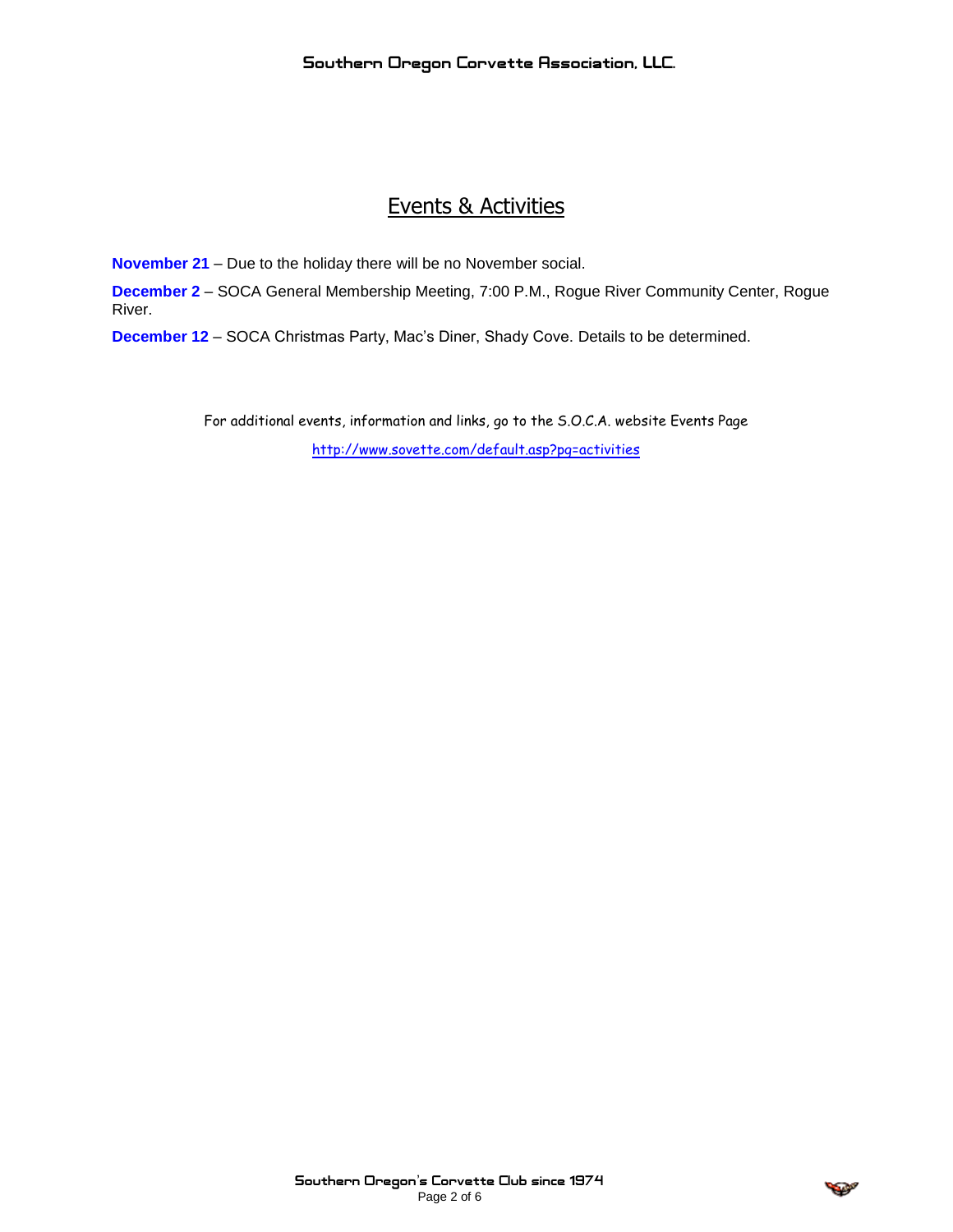

## Winter Car Storage

**Note:** This is a reprint since winter storage is always a seasonally recurring topic.

Good routine maintenance procedures recommend changing fluids in the engine, transmission, differential, brakes, cooling system, etc. at regular intervals depending upon operating conditions, e.g., short distance urban driving vs. long-distance highway travel vs. track time.

Storage intervals introduce additional conditions for consideration. Moisture sitting in or on the equipment over the winter means corrosion. However, oil, grease and air conditioning seals tend to dry out, and brake lining and clutches have been known to stick. Change intervals for brake fluid and coolant and engine oil in some cases (additive package) are time sensitive rather than mileage related.

The storage procedures for **Corvettes** prior to 1984 may vary somewhat from the procedures for later models, particularly with respect to the evolving technology of materials such as metal alloys, rubber, synthetics, and plastics used in engines, carburetion or injection, electronics and wiring, tires, interiors, fuel tanks, etc. Each Corvette owner should review his/her car's current maintenance schedule status and consider at least some of these conditions when placing the car into storage.

This article is oriented towards short to medium term storage, such as over several winter months and is not intended to cover all of the aspects involved with storage of the various **Corvette** models. Additional steps need to be taken for long-term storage, particularly with respect to engine care, etc.

**Exterior -** Wash the car thoroughly to remove any pollution, tree sap, bird droppings, etc. from the paint, including door jams, hood and trunk lid crevices. Assuming your **Corvette** is already waxed (It is, isn't it); apply a "quick detailer spray" coat or two to augment the wax coat. Convertible tops should be vacuumed and washed with a mild detergent designed for vehicle vinyl or fabric top materials and allowed to dry thoroughly. Brake dust is very corrosive. Remove the wheels from the car and thoroughly clean the tires, wheels (inside and out) and wheel wells. "Quick detailer spray" also works well on wheels. Apply a quality rubber and vinyl dressing or protectant to the weather stripping and exterior trim. This is also a good time to lube the hood, door and trunk latches and locks and polish any chrome trim you may have in the engine compartment.

**Interior -** Spend some time and get everything really clean. Clean the carpets and the glass, inside and out. Clean and condition the leather seats, steering wheel, shift knob and boot. Sweat, soil and other contaminates can pre-maturely age untreated leather surfaces. Clean all the interior nooks and crannies, under the seats and behind the pedal cluster. Clean the trunk and spare tire carrier.

**Change Oil & Filter -** Change the oil and filter just prior to storage. Oil becomes acidic in use and absorbs moisture (a natural byproduct of combustion) and will evaporate out of the old oil and condense on the engine internals causing corrosion. Synthetic oil typically has a stronger additive package which helps to combat the corrosive elements.

**Anti-freeze –** Check the anti-freeze for sufficient protection for anticipated storage temperatures.

**Over-inflate Tires –** Increase tire pressure to perhaps 40 psi or to the maximum cold pressure specified on the sidewall. This will offset the pressure drop with ambient temp. Flat spotting from storage is less of an issue with today's radial tires. Any flat spotting that does occur usually diminishes quickly with a few minutes of normal driving. Some say to put the car on blocks, but with modern independent suspension, it's not good to leave it 'unsprung' for long periods. (Note that suspension bushings are always torqued at normal ride height.)

**Gas Up -** Fill gas tank with fresh, premium fuel preferably without ethanol. A partially filled tank will corrode from condensation and ethanol attracts moisture from the air. Add a gasoline stabilizer such as Stabil before putting in the gas. Run the engine a while to make sure that the stabilized gas has filled the entire fuel system.

**Battery –** Clean cable connections, battery tray and hold down brackets. Top off with distilled water unless the battery is sealed. Newer Corvettes (1984 to present) have a number of onboard circuits drawing power when the ignition is "off". A battery maintainer such as a Battery Tender (1.25 amp) or Schumacher (1.5 amp), will fully charge the battery and automatically maintain the optimal charge level without overcharging.